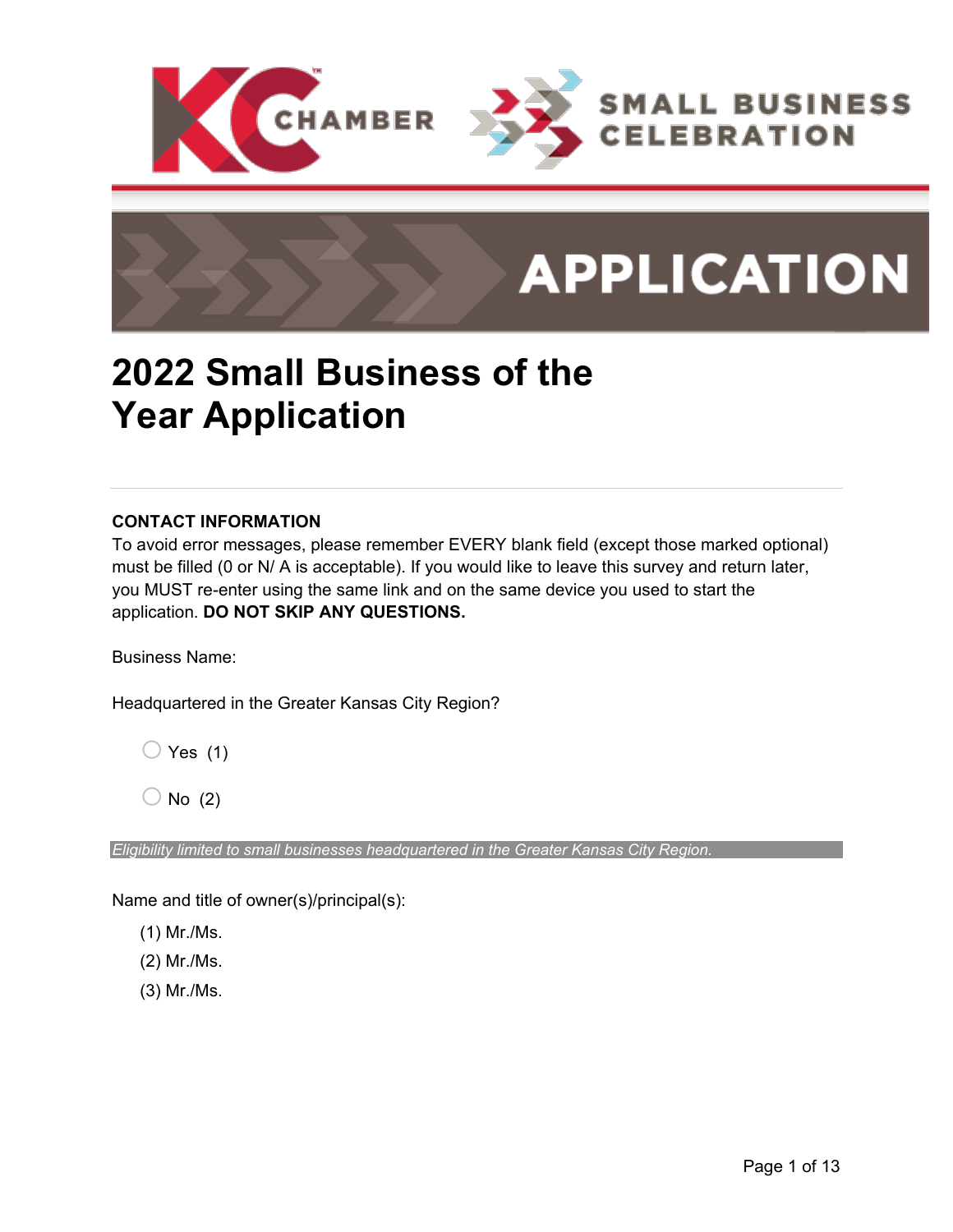

### Percentage of ownership:



Business contact information:

Address

**City** 

**State** 

Zip

Business Phone

Primary Contact Email Address

**Website** 

Social Media Information, if applicable

**Twitter** 

Instagram

Facebook

**LinkedIn** 

**Other** 

Please designate one primary contact person - please ensure that this person will be available and actively communicate with Chamber staff.

Name

Email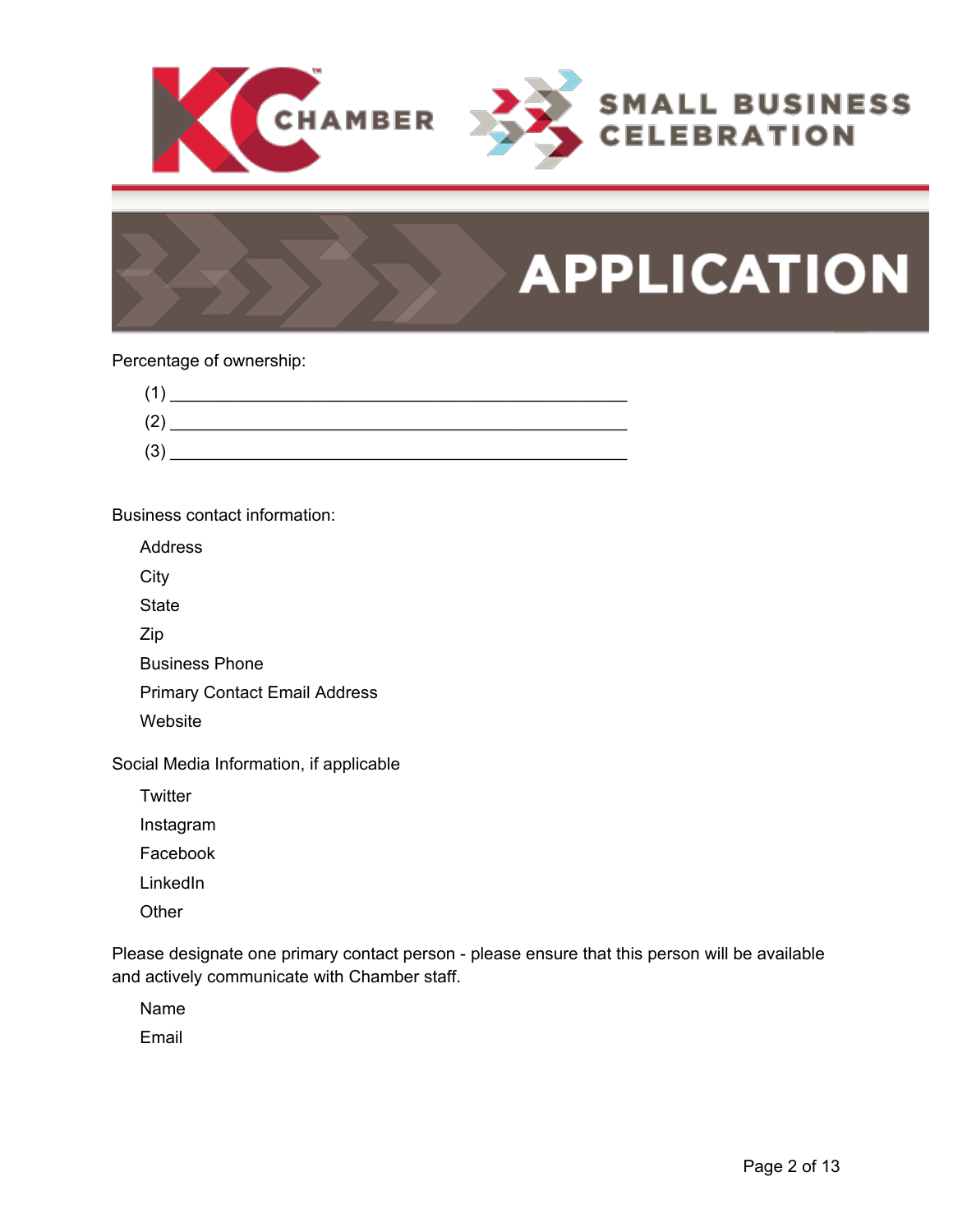

Please designate one contact person to assist with marketing needs.

Name

Email

Please upload a business logo: Acceptable file types include JPG, TIF, AI, EPS, PDF *(Optional)*

Please upload any supplemental materials —all materials must be condensed into one uploaded document (e.g. PDF, DOC, JPG, MPG, MOV) *(Optional)*

### **BUSINESS INFORMATION**

To avoid error messages, please remember EVERY blank field (except those marked optional) must be filled (0 or N/ A is acceptable). If you would like to leave this survey and return later, you MUST re-enter using the same link and on the same device you used to start the application. **DO NOT SKIP ANY QUESTIONS.**

Recent economic conditions should NOT deter any qualified applicant. They will be taken into account when judging revenue and growth. *Those applicants advancing to the Top 20 for the Mr. K Small Business of the Year Award shall be asked to submit additional financial statements including their actual revenue numbers in 2019, 2020 and 2021 and legal background information to validate the information provided on this application. This review shall be conducted by an independent accounting firm and will remain completely confidential. If you are within the Top 20, you will be asked to directly contact the accounting firm - the Chamber is never directly involved with this process. Failure to comply may result in disqualification from Top 10 candidacy.*

In what year was your business established?

The Emerging Business Award is available to businesses established three years ago or less. You can find the application covering the Emerging Business Award, Small Business Equity Award, and Paul Weida International Business Award at https://survey.co1.qualtrics.com/jfe/form/SV\_ekvAJlIYyGEBk10.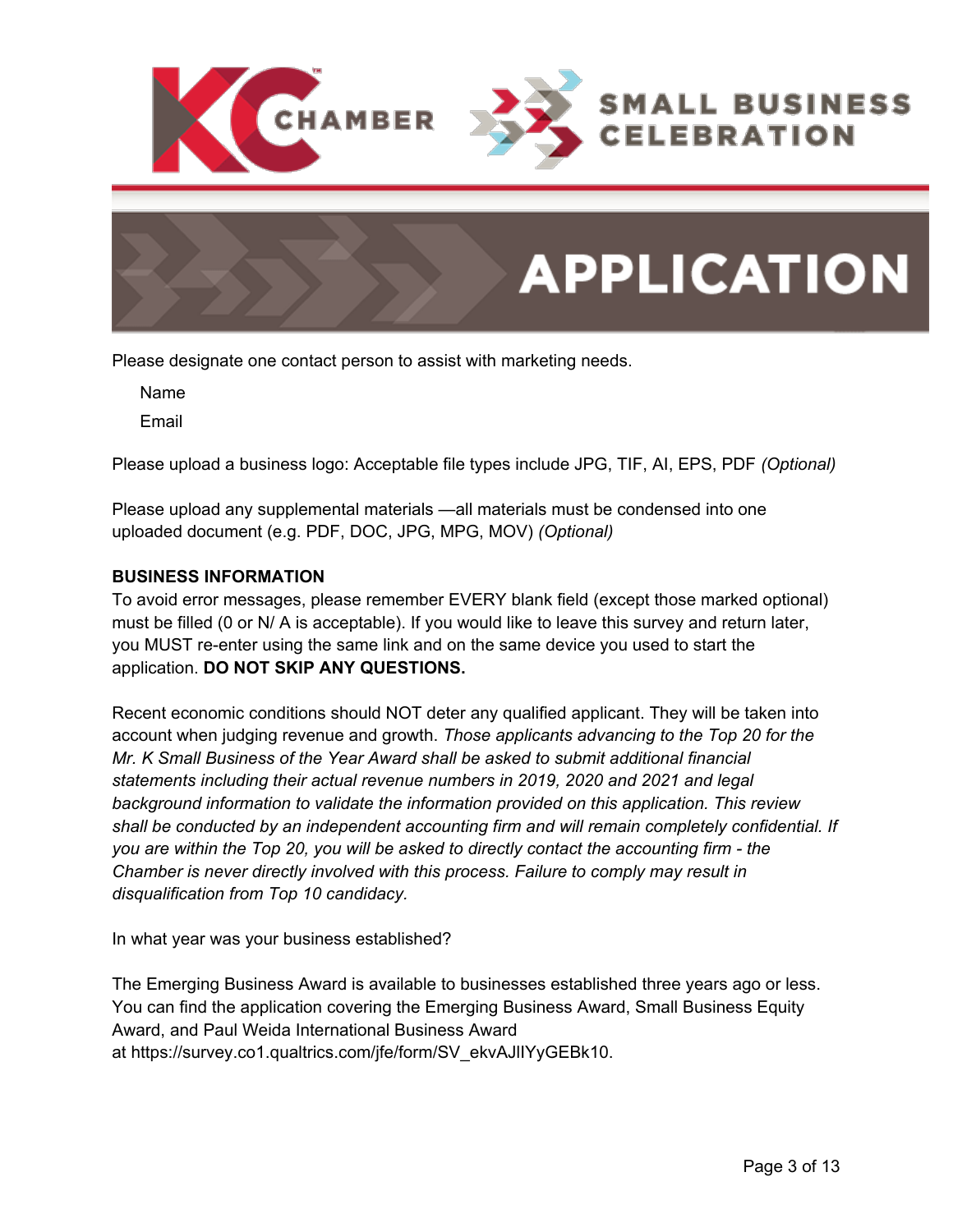



Please describe the industry in which your business operates. What should the judges know about your industry as they review your application?

Please describe your company history. *(Displays for companies established in 2007 or earlier, that qualify for the Legacy of Kansas City Award.)*

Why do you believe your your business has been a staple in the Greater Kansas City region? *(Displays for companies established in 2007 or earlier, that qualify for the Legacy of Kansas City Award.)*

What challenges has your company faced in the past and how have you addressed and overcome these? Please provide specific examples. *(Displays for companies established in 2007 or earlier, that qualify for the Legacy of Kansas City Award.)*

Please describe your business model, including brief descriptions of the key products and services you provide, your customers, and how you differentiate your offerings.

Are you actively doing business outside the United States? (Examples include buying from, selling to, or in partnership with other countries.)

Yes

No

How many employees does your business have? (Please note: companies with more than 250 employees are not considered eligible small businesses.) In 2019:

Full Time:

Part Time: In 2020:

> Full Time: Part Time: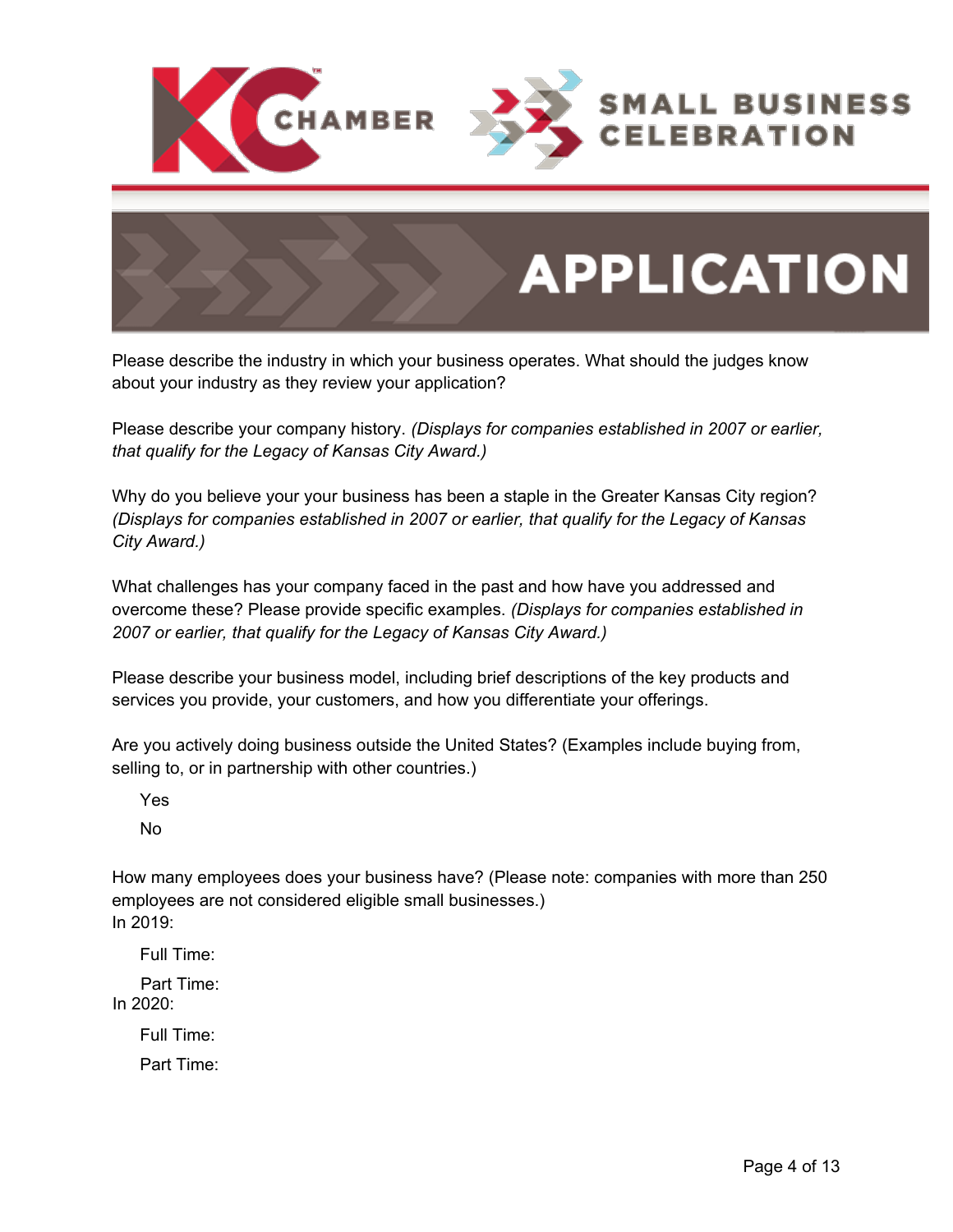

In 2021:

Full Time:

Part Time:

How much revenue did your business generate in each of the following

### years? In 2019:

Less than \$200,000 \$200,000 - \$500,000 \$500,000 - \$1,000,000 \$1,000,000 - \$3,000,000 \$3,000,000 - \$5,000,000 \$5,000,000 +

In 2020:

Less than \$200,000 \$200,000 - \$500,000 \$500,000 - \$1,000,000 \$1,000,000 - \$3,000,000 \$3,000,000 - \$5,000,000  $$5,000,000 +$ 

In 2021:

Less than \$200,000 \$200,000 - \$500,000 \$500,000 - \$1,000,000 \$1,000,000 - \$3,000,000 \$3,000,000 - \$5,000,000 \$5,000,000 +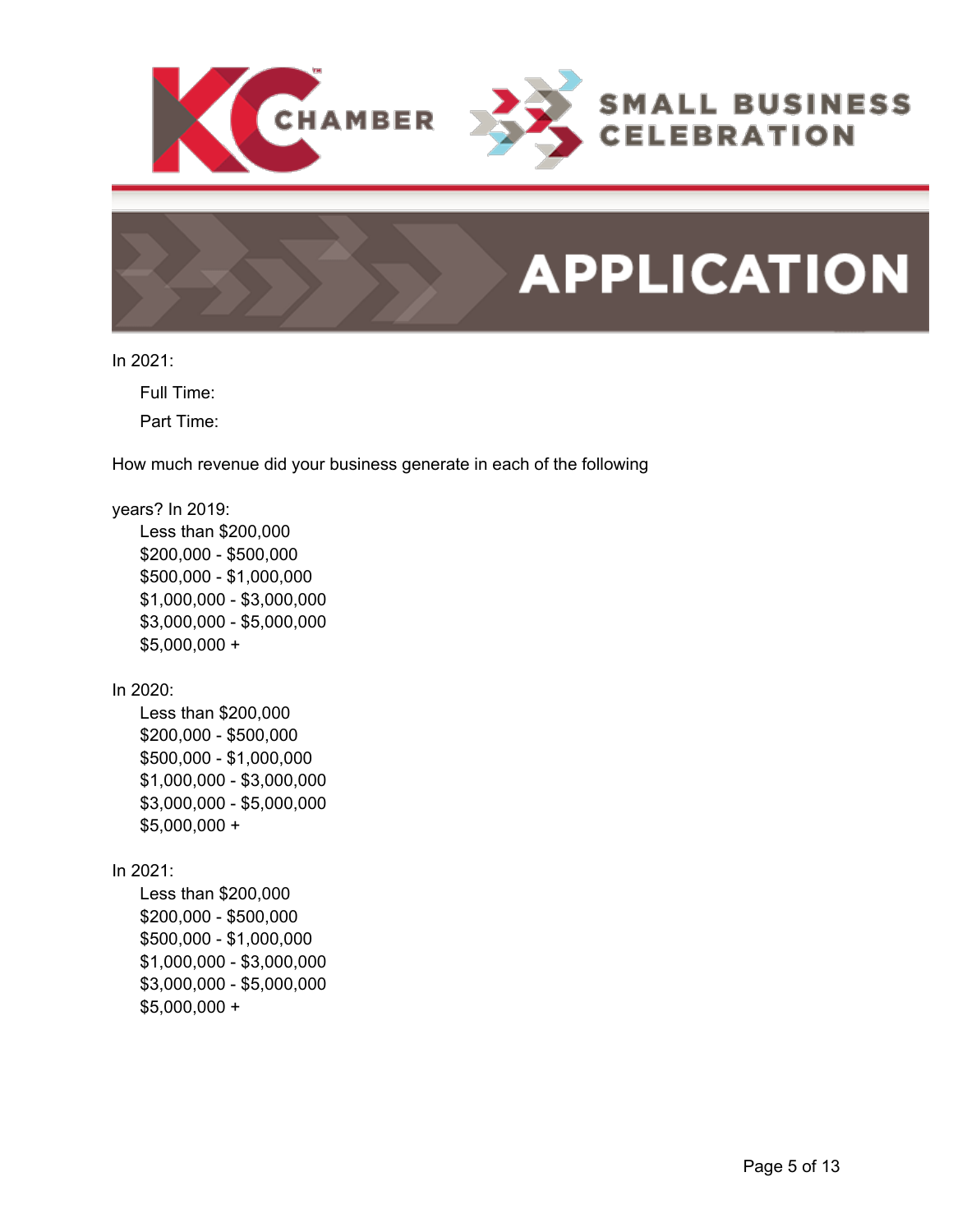

Please use the following ratios to describe your business's growth over the past three years.

In 2019:

% revenue growth % profitability growth % employee growth

In 2020:

% revenue growth % profitability growth % employee growth

In 2021:

% revenue growth % profitability growth % employee growth

(OPTIONAL) Please use this space to explain any positive or negative trends that appear in the data you have provided above. For instance, if your revenue has grown, but your profitability has not, why is that the case? Was your business impacted by political or economic factors that hampered growth? In those circumstances, how did your business demonstrate resiliency?

Is your business:

Minority Owned? (1) Women Owned? (2) Disabled Owned? (3) Veteran Owned? (4) LGBT Owned? (5) None of the above. (6)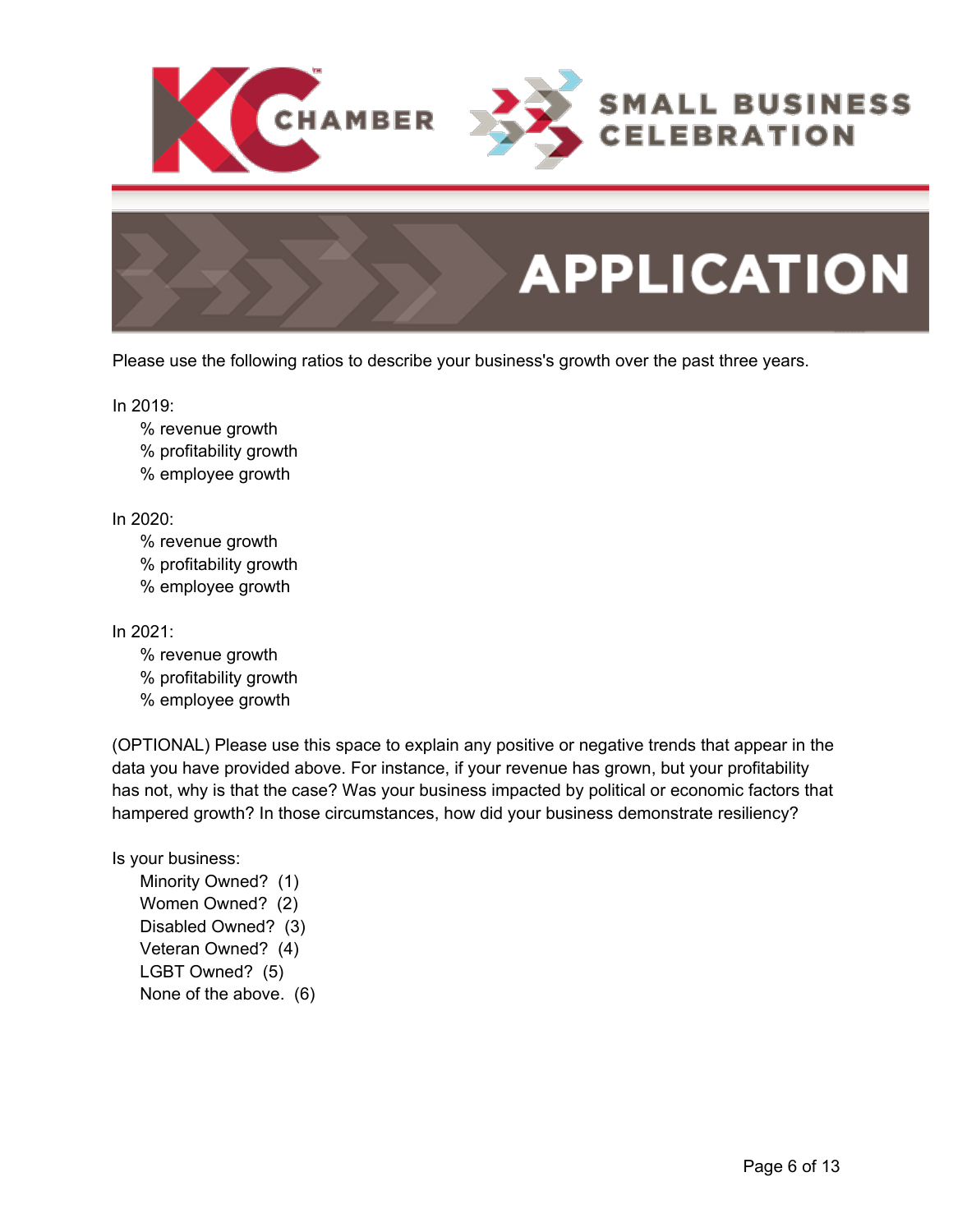

### **EMPLOYEE RELATIONS INFORMATION**

To avoid error messages, please remember EVERY blank field (except those marked optional) must be filled (0 or N/ A is acceptable). If you would like to leave this survey and return later, you MUST re-enter using the same link and on the same device you used to start the application. DO NOT SKIP ANY QUESTIONS.

Please describe the unique benefits that you provide for employees.

What opportunities do you provide for your employees to grow in their roles and receive training? (e.g. leadership training, first aid or CPR training, tuition reimbursement, professional development…)

What do you do to make your employees feel valued? (e.g. employee recognition, employee feedback process, perks...)

Give an example of how you created a supportive work environment for an employee or employees in need.

### **DIVERSITY, EQUITY & INCLUSION INFORMATION**

To avoid error messages, please remember EVERY blank field (except those marked optional) must be filled (0 or N/ A is acceptable). If you would like to leave this survey and return later, you MUST re-enter using the same link and on the same device you used to start the application. DO NOT SKIP ANY QUESTIONS.

This section poses questions that reference people of under-represented and marginalized groups.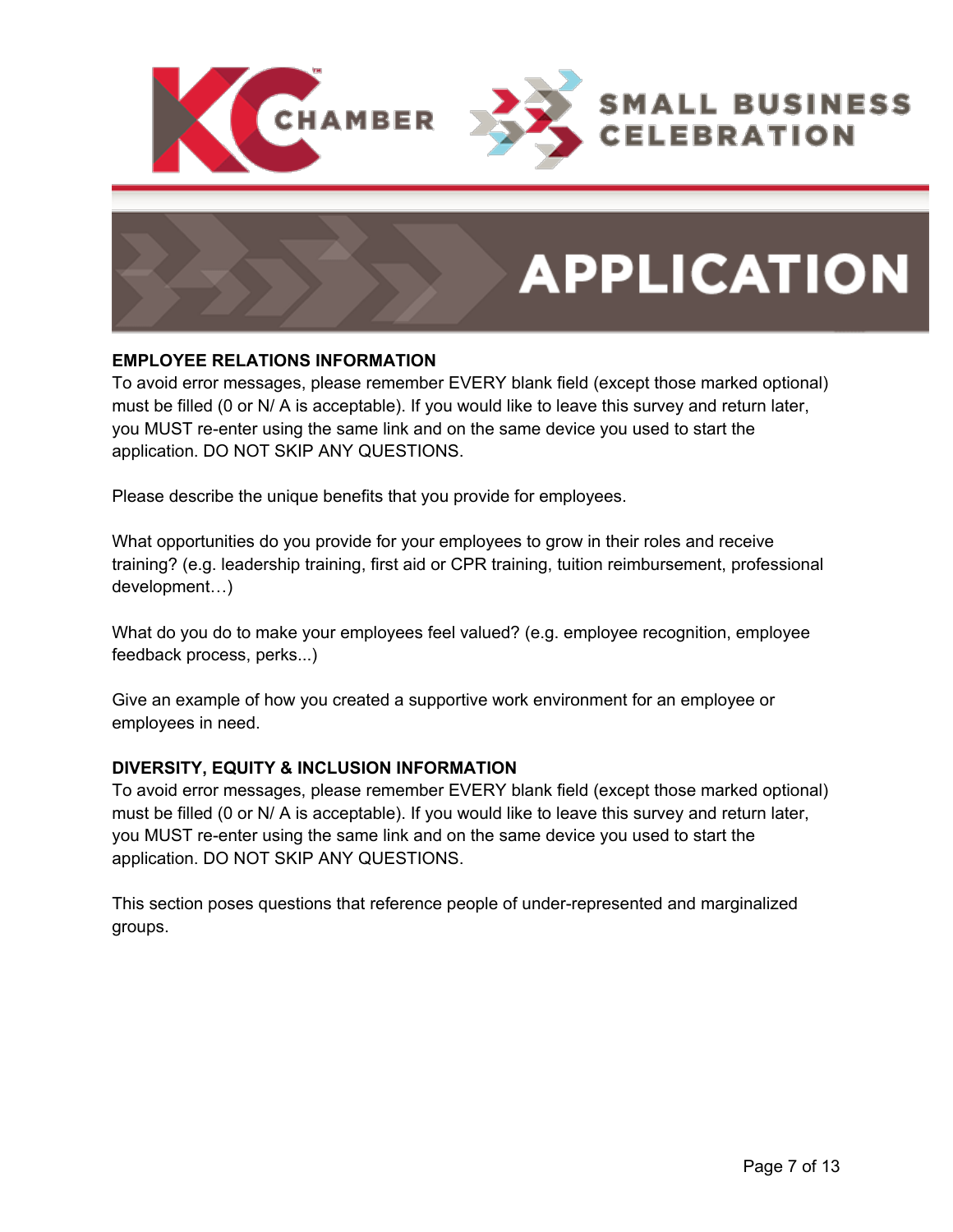



Please provide information describing the demographics of your employees, leadership, and board, in percentages:

Employees (not including management or executive leadership):

**Percentage Minority Workforce** (Latino | Black/African American | Asian | Native Hawaiian or Pacific Islander | American Indian or Alaska Native | Two or more races) **Percentage Women Workforce Percentage Disabled Workforce Percentage Veteran Workforce**

Management and executive leadership:

**Percentage Minority Management** (Latino | Black/African American | Asian | Native Hawaiian or Pacific Islander | American Indian or Alaska Native | Two or more races) **Percentage Women Management Percentage Disabled Management Percentage Veteran Management**

Board of Directors (if not applicable, fill in zero)

**Percentage Minority Board Members** (Latino | Black/African American | Asian | Native Hawaiian or Pacific Islander | American Indian or Alaska Native | Two or more races) **Percentage Women Board Members Percentage Disabled Board Members Percentage Veteran Board Members**

How has the demographic makeup of your business changed over time?

Does your business have a formal Diversity, Equity, and Inclusion policy in place?

Yes

No

Please upload your Diversity, Equity, and Inclusion policy if you have one in place.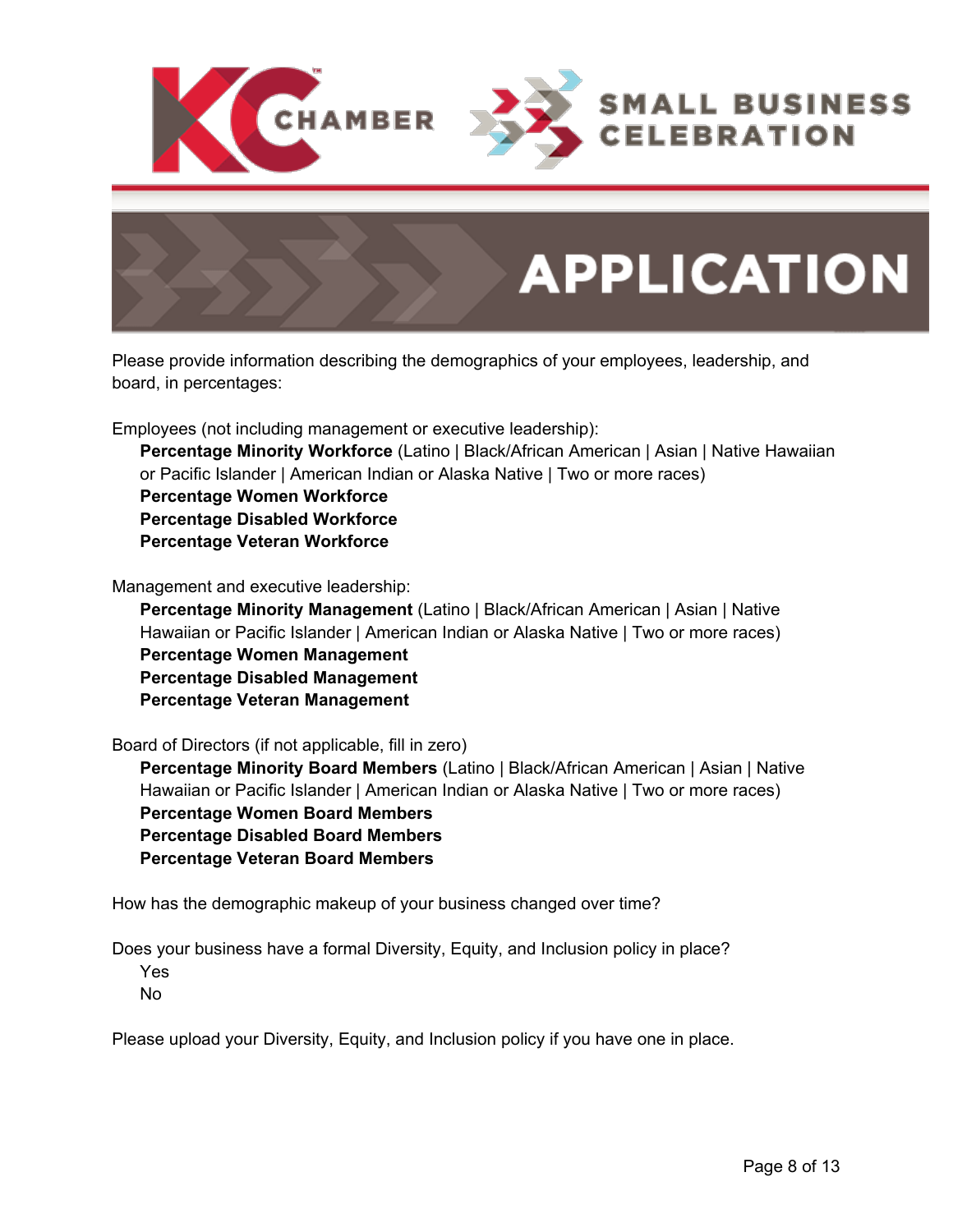

Describe your strategies around making your business an inclusive work environment, if you have not yet implemented a DEI plan.

What resources does your business offer to support diverse employees? (E.g. employee resource groups, DEI training, or leadership development programs...)

How does your business support diverse businesses in the KC region? (E.g. procurement/vendor development programs, buying local, membership in any identity- or affinity-based chambers of commerce, business associations, etc.)

Does your business have disability access and/or services above ADA compliance at your facilities?

Yes No

How often do you evaluate and update accessibility if you have disability access/services above ADA compliance?

How has your business responded to or supported movements advocating for social and racial justice in our community?

### **COMMUNITY SERVICE INFORMATION**

To avoid error messages, please remember EVERY blank field (except those marked optional) must be filled (0 or N/ A is acceptable). If you would like to leave this survey and return later, you MUST re-enter using the same link and on the same device you used to start the application. DO NOT SKIP ANY QUESTIONS.

How does your business make a difference in the Greater Kansas City region through civic and community service?

How does your business decide where to focus its community service efforts?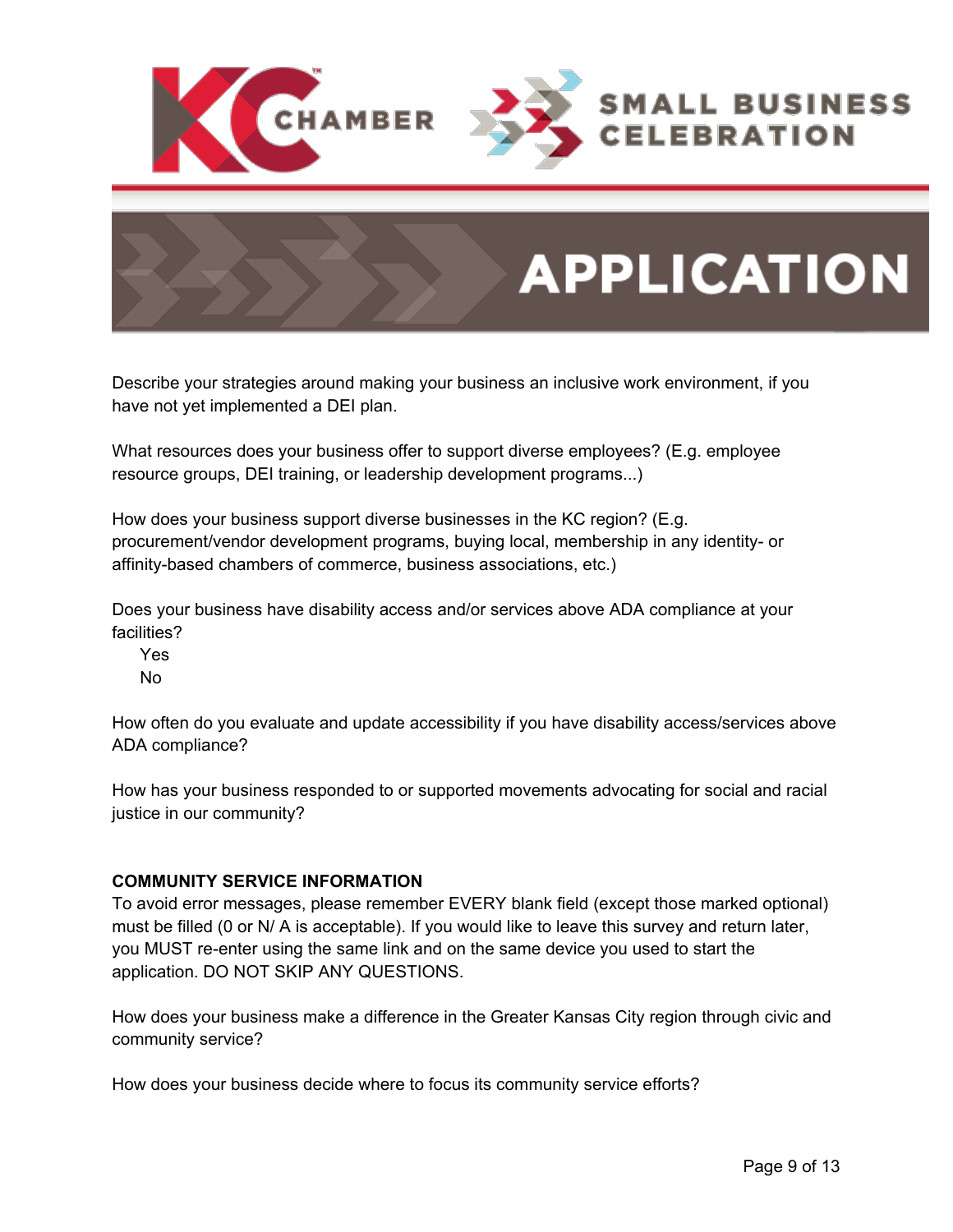



How does your business leadership demonstrate to your workforce that civic or community involvement is a priority?

How does community service fit within your business's values, mission, and vision?

### **INTERNATIONAL BUSINESS INFORMATION** *(This section will be displayed only if you indicate your company does business outside of the U.S.)*

To avoid error messages, please remember EVERY blank field (except those marked optional) must be filled (0 or N/ A is acceptable). If you would like to leave this survey and return later, you MUST re-enter using the same link and on the same device you used to start the application. DO NOT SKIP ANY QUESTIONS.

Does your company Export (sales outside the U.S.) Import (purchases outside the U.S.) Both

What percentage of your annual revenue can be attributed to business outside the U.S.? Please provide a rough estimate for the following years:

2021 2020 2019

Does your company have a long-term international growth strategy?

Yes No

As part of our long-term international growth strategy we actively engage in researching and identifying potential new customers/partners.

Yes

No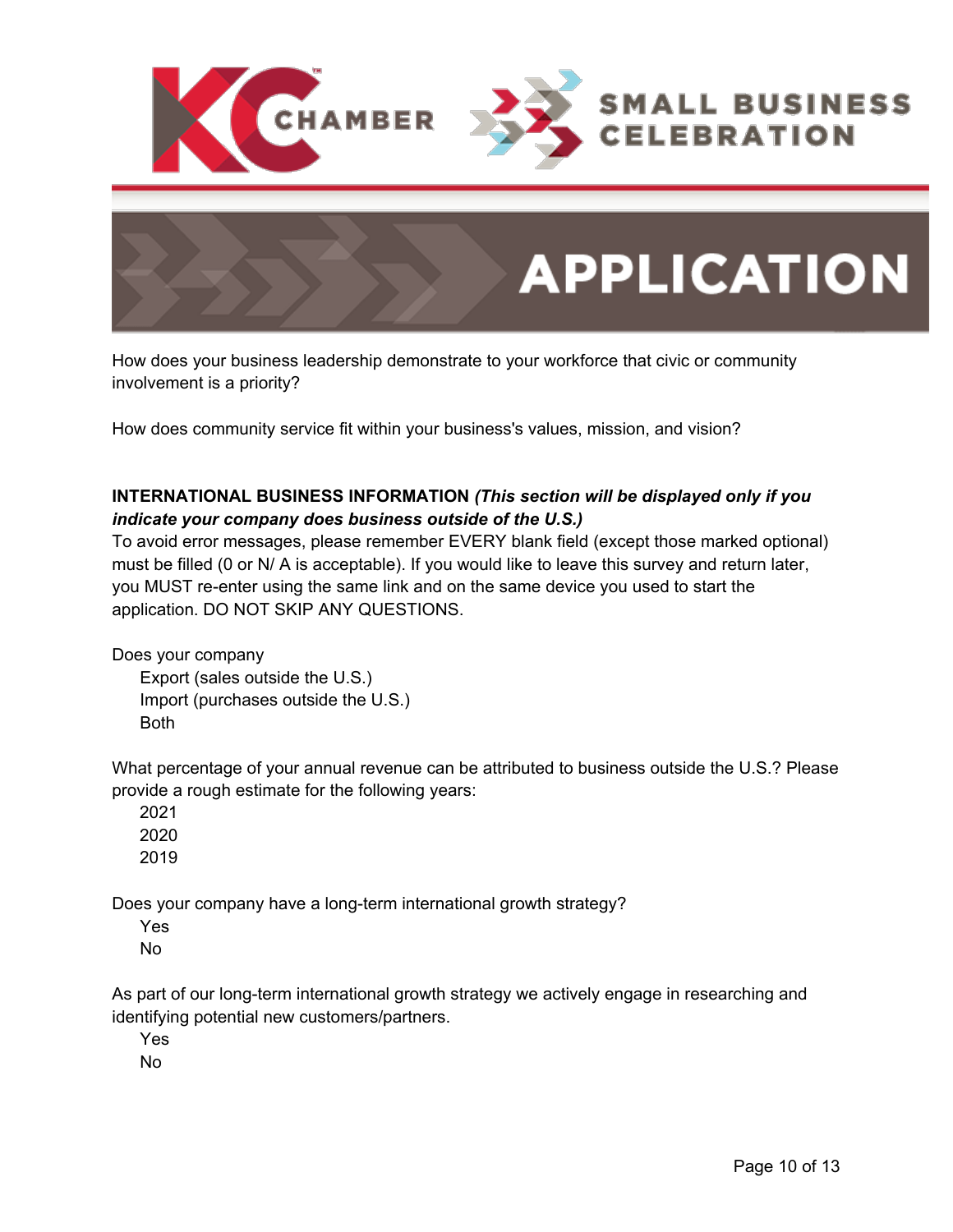



As part of our long-term international growth strategy we aim to grow the percentage of annual revenue attributed to international sales in the next five years by: *(Please provide a rough estimate.)*

As part of our long-term international growth strategy we aim to enter new markets in the next five years: *(Please provide the number of new markets anticipated.)*

We plan to accomplish our long-term strategy by: *(Choose all that apply.)* Attend trade missions, trade shows, and other events with an international business component

Compile Market/Industry Research

Perform Distributor/Partner searches

Website globalization and/or localization

Engage international trade assistance and resource providers

**Other** 

Do you have, or plan to have, at least one employee whose sole focus is growing international trade for your company?

Yes

No

Do you encourage and/or offer international trade education to your employees?

Yes

No

How else do you engage your employees to create an "international trade" culture?

Does your company contribute to the development of international business in the Greater KC region?

Yes

No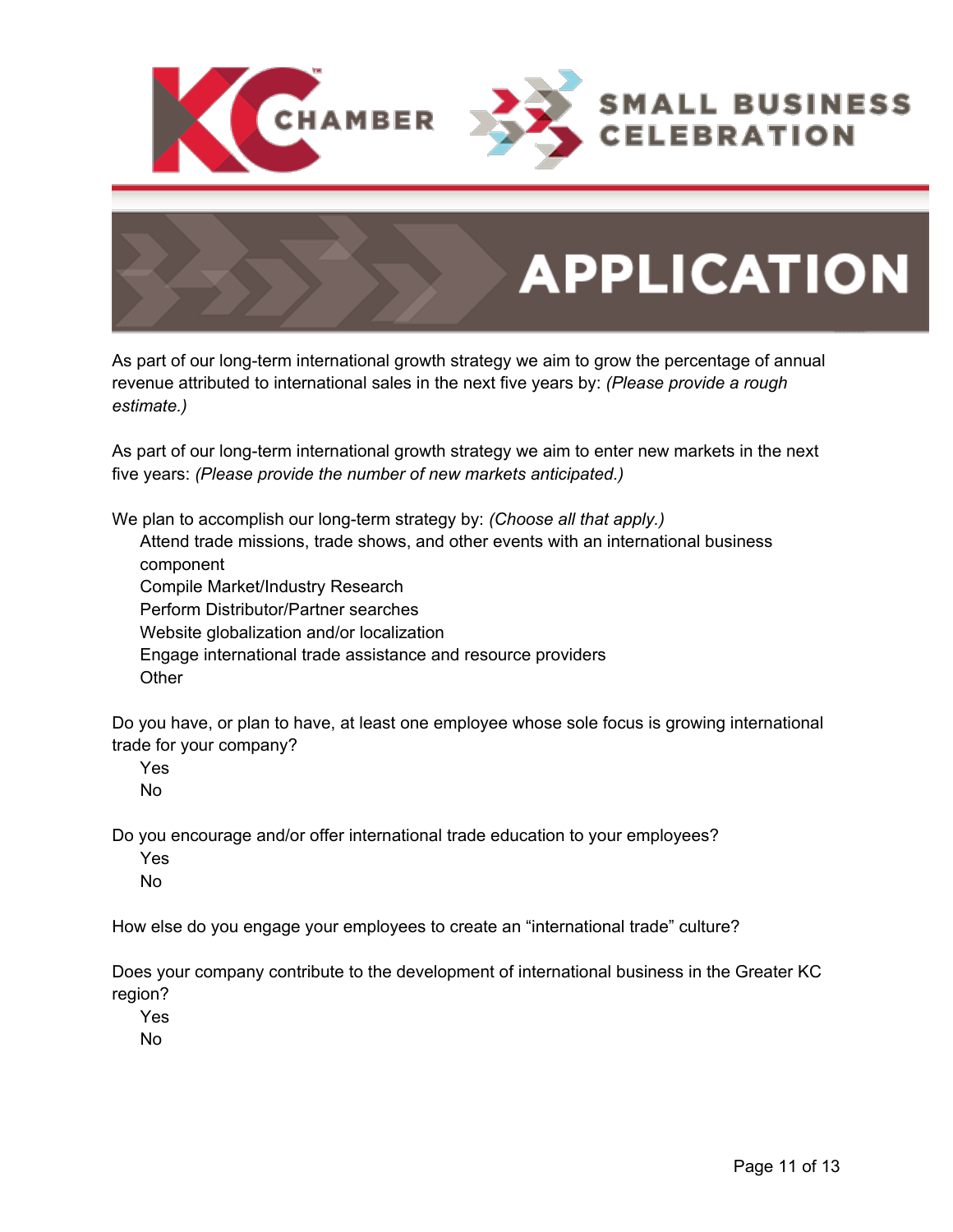



How do you accomplish this? (Choose all that apply.) Serve as a mentor to other businesses Speak about your international trade experience Engage in thought leadership (articles, blogs, podcasts, webinars, etc.) Promote pro-trade efforts via social media Advocate for pro-trade policies and economic development measures Hold membership with associations who take an active interest in international trade (local, national, or international)? Other/list memberships

Please list international trade associations and other ways your company contributes to development of international business in the Greater KC region.

Please provide any additional information you think we should be aware of pertaining to your international endeavors. (Optional)

Please upload any examples or materials that you think showcase your international efforts. (Optional - if uploading more than one document, please combine them into one file.)

### **SUMBIT YOUR APPLICATION**

To avoid error messages, please remember EVERY blank field (except those marked optional) must be filled (0 or N/ A is acceptable). If you would like to leave this survey and return later, you MUST re-enter using the same link and on the same device you used to start the application. DO NOT SKIP ANY QUESTIONS.

Let us know whether or not you authorize the release of your corporate description (50 words or less) for publicity purposes in association with the KC Chamber's Small Business Celebration.

Yes

No